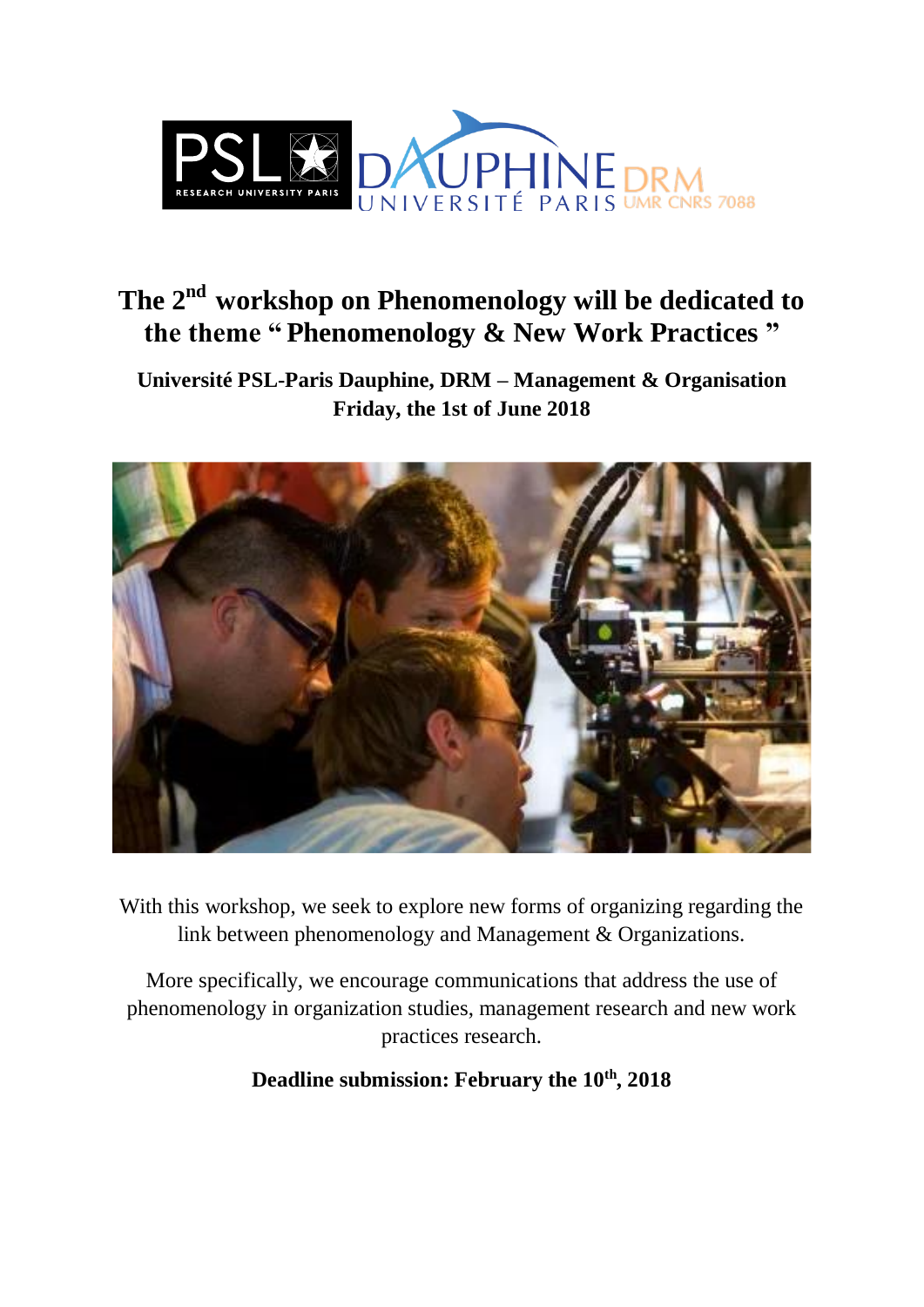## **Call for Contributions**

#### *Guests*

## **Karen Dale** (Lancaster University Management School) **Wendelin Kuepers** (ARTEM ICN Nancy-Metz)

The 2nd workshop on Phenomenology will be held at the University of Paris-Dauphine, in Paris, France, on the 1st of June, 2018. We cordially invite researchers and PhD students to submit papers to be presented at the workshop. We also invite researchers to present their already published works as lecture. Please see below for further details concerning the workshop schedule and the submission process.

### **Workshop schedule**

We invite submissions relating to any of the following topics combined with a phenomenological background: materiality of the workplace, new work practices, coworking, making, hacking, researchers in the city, new research methodology, temporality and/or spatiality in workplace and/or in working practices, working communities, collaborative movements, collaborative spaces, working well-being, etc.

Papers exploring new questions in MOS research, with a qualitative or a quantitative perspective, are also encouraged.

We welcome papers that adopt a theoretical or an empirical perspective on these topics. Submissions may be research-in-progress, a draft manuscript, or a paper that is ready to be submitted or published to a journal.

PhD students are invited to present advances in their doctoral research projects in order to stimulate discussion and feedback.

All papers selected for presentation will be reviewed and commented on by one of the scientific committee.

Authors will have 15 minutes to present their research, followed by 15 minutes of specific feedbacks from invited guests and for an open discussion with the audience.

## **Submission process**

*The deadline for the submission of full papers is February the 10 th, 2018* via email to: [aurore.dandoy@dauphine.eu](mailto:aurore.dandoy@dauphine.eu)

1. The abstract (title page, abstract, main text, figures, tables, references, etc.) must be in ONE document created in PDF format.

- 2. The minimum length is 1.000 words and the maximum length is 8.000 words.
- 3. Use Times New Roman 12-pitch font, 1,5 lines, and 1-inch (2.5 cm) margin all around.
- 4. Number all of the pages of the paper.

5. No changes in the paper title, abstract, authorship, and actual paper can occur after the submission deadline.

- 6. Check that the PDF File of your paper prints correctly and ensure that the file is virus-free.
- 7. Submissions will be done via email to: [aurore.dandoy@dauphine.eu](mailto:aurore.dandoy@dauphine.eu)
- 8. Submissions can be in French or in English but presentations will be in English